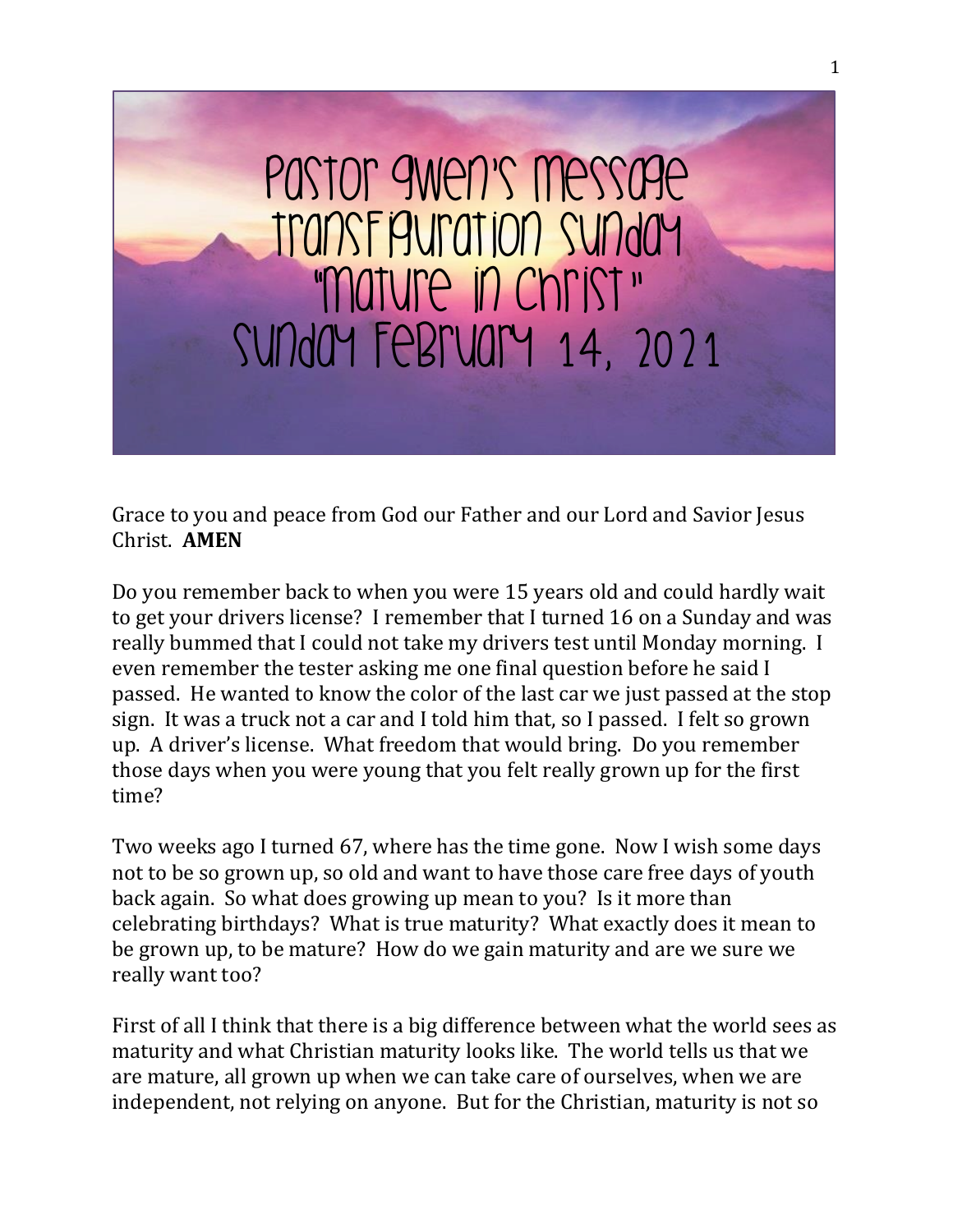much about driving cars and being able to support oneself, rather, it is about living faithfully among God's people.

Let's think about living among God's people for a minute. Scripture tells us over and over again that we are created not only to be in relationship with God but also with one another. We are a people that need companionship and love from one another. So being isolated, I would imagine would be an awful thing.

In fact this past year has been very difficult for many people due to the fear of contracting COVID-19. Many people, I think, especially the elderly, have stayed isolated, locked up in their homes. In fact last Friday, I was able to talk with one of the counselors that use our building and she said the referrals for therapy have grown exponentially since the stay at home order first came down in Wisconsin in mid 2020. She said these referrals have been mostly from the elderly population. Of course I asked what she meant by elderly and she said over 60. Yikes, that is me, that's most of us! But mostly, she clarified, those who live alone are suffering from what has been know as pandemic fatigue or isolation.

I have never felt totally isolated in my life, but can certainly understand how people could feel that way. Isolation is probably one of the worst things that can happen to a human being. Many studies have been done over decades from rhesis monkey who sit alone in cages and rock back and forth, to prisoners who are put in solitary confinement due to bad behavior. Many researchers have come to the conclusion that total isolation can lead humans to not just depression but insanity. WOW!

In our Scripture text for this Transfiguration of Our Lord Sunday, we have Jesus taking Peter, James and John with him to the top of the mountain. There these three disciples saw Jesus transfigured before their eyes. It was a communal experience that no doubt helped grow their faith in the Son of God. It was an experience that could not be explained to anyone else. The feeling that that mountain top experience held for them was transformative, lifechanging even though it could not be explained by worldly scientific means. The transfiguration of Jesus was one of those experiences that only the small community present could understand.

An example of another transforming thing that happens, hopefully to all of us is to fall in love. Talk about not being able to explain why I love Rodney and my children, is not easy, yet it is a meaningful and fulfilling experience in my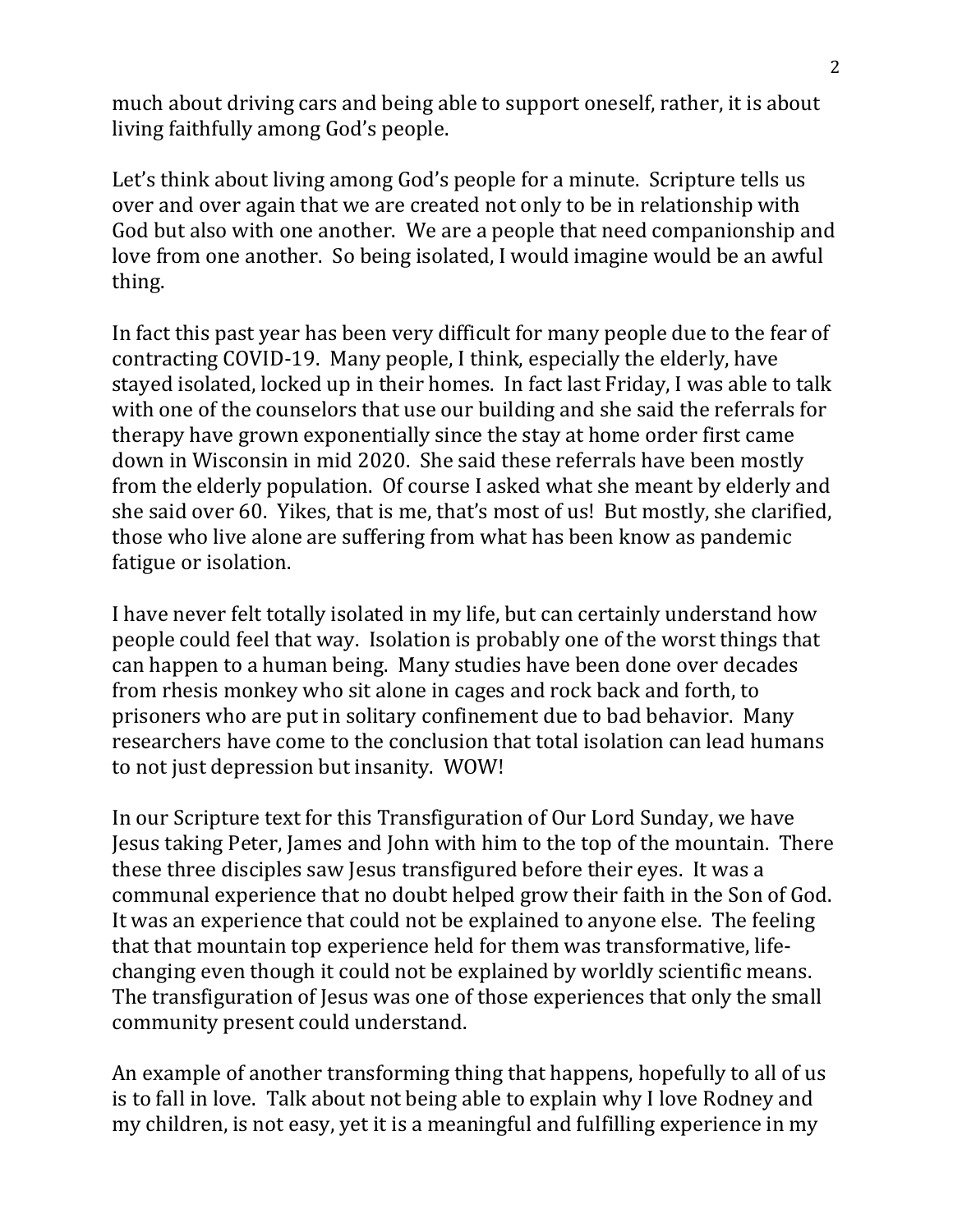life that makes it whole. Worship is another experience that cannot be explained. One has to participate in it with others, in community, as we all look for meaning and wholeness in our lives.

And that wholeness in life is what I think Jesus wants for us and what Scripture refers to as Christian maturity. We need one another folks. As the Body of Christ, we are part of something bigger than ourselves. We are part of God's family, where we find something greater, living the life God intended for us to have. It is a something that is often not able to be explained, but it is a place where we feel whole and at peace.

Here at CTS we are all very blessed to be able to continue to worship and meet even during this long, long pandemic. Bigger churches and many others that have not figured out how to meet safely are loosing that family feeling, that unity and support of being part of God's family. People are feeling isolated and falling into despair.

Remember again with me back to our high school days. And this summer is my 50th class reunion, where did those years go. But remember that there were certain groups in high school. There were the greasers, the goodie two shoes, the jock and stoners. Each of these groups had their own language and behaviors that were associated with the group. No wonder high school was such a difficult time for people. But experiencing being a part of one or more of these groups in your four years of high school was an important and a necessary part of growing up. We were struggling to find out who we were and where we belonged.

Then many of us went away from that scene and jumped into college, away from home for the first time. That was more of a learning experience, yet we still couldn't wait to grow up and mature. I remember at St Olaf College, I was always trying to buck the establishment. I did not go to church on Sunday and certainly did not make time to go to chapel Monday through Friday. Instead I went bowling, played lots of bridge and I did studied a bit. But after graduation, I felt very alone. All my high school friends were out of touch and there was no more living in a dorm room. I got a job, where there was another group to be close too.

But what I have found since leaving my family of origin, my high school days and college is that I need to be close to people. I long for that sense of belonging. And as I matured, I longed for the need to be who God made me to be. And that was to be a part of the body of Christ. For the last nine years it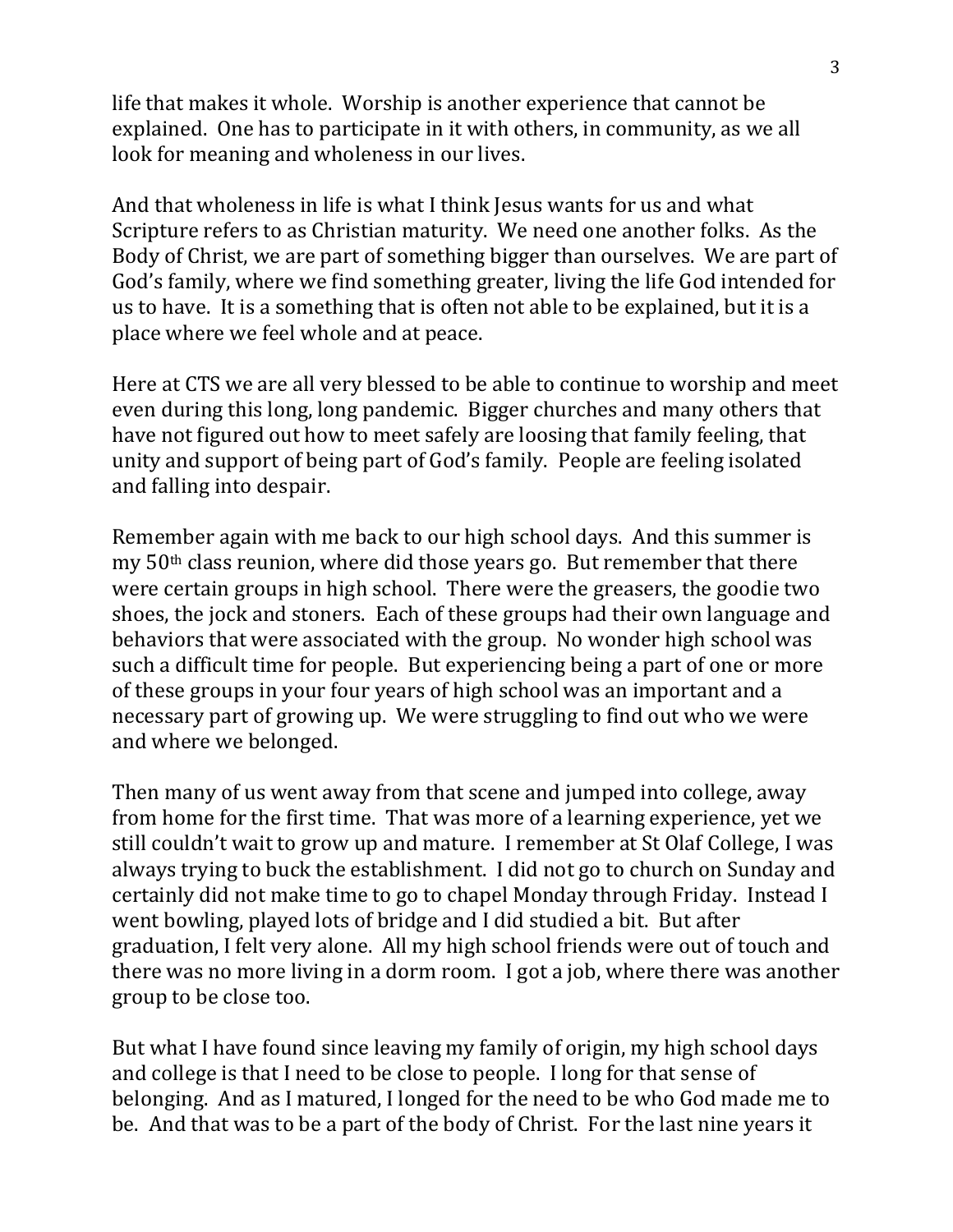has been my joy to be a part of this body of Christ at Christ the Servant. Here I think we all agree that we see our church family as a safe place where we can be who God made us to be. We can laugh and cry and just be human with each other. We make mistakes and forgiveness comes. We are not judged as the world judges. So, there are few divisions between us. We are maturing, growing up, if you will in the presence of the Holy Spirit to live and love as Jesus meant us to do. We can be holy and human together as the family of God.

And so whether we have a mountain top experience like we read about in our Gospel this morning or not, we are able to continue to mature in our community.

I do wish we all could have that WOW experience that Peter, James and John had that transfiguration day. This week as I was reading, I was reminded of a great story that was part of a Murphy Brown episode some years ago. In this particular episode, Murphy asked the staff about their thought or feeling about God. Quite a no, no for a TV show, but she asks and gets differing responses. One guy said he was an agnostic, who does not know who God really is. Another one was a Baptist, and the list goes on. But the response of the character Jim stands out here. He said he was a Presbyterian and went to church every Sunday with his wife. He said something on the order of, "I haven't had any experience of God. I go because it is obvious to me that the people who attend are experiencing God, and I am hoping that one day I will too." Yes, always easier to catch the faith when you are sitting next to it too!

So if your mountain top experience has not yet come or you are in need of another, get ready. A few things to consider. You must make yourself available. Peter, James and John were invited to the Transfiguration because they were already in the company of Jesus.

Secondly, make sure you learn as much as you can about your faith tradition. As we talked about on Sunday's Bible study, learn Scripture. Memorize Bible verses as they can, not only fend off the devil but they can help you keep in